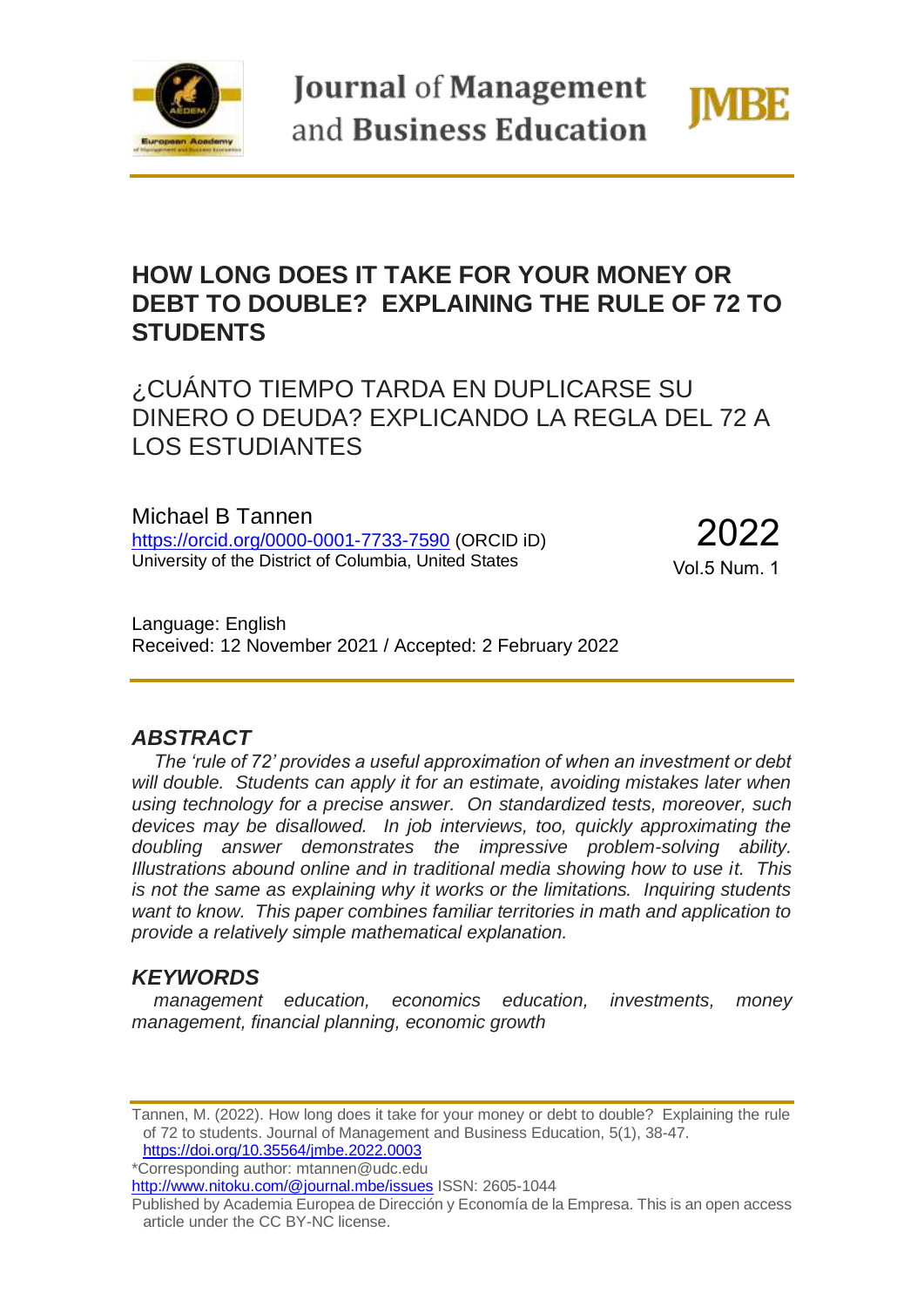#### **RESUMEN**

La "regla del 72" proporciona una aproximación útil de cuándo se duplicará una inversión o una deuda. Los estudiantes pueden aplicarlo para una estimación, evitando errores posteriores al usar la tecnología para una respuesta precisa. En las pruebas estandarizadas, además, dichos dispositivos pueden no estar permitidos. En las entrevistas de trabajo, también, aproximar rápidamente la respuesta duplicada demuestra la impresionante capacidad de resolución de problemas. Abundan las ilustraciones en línea y en los medios tradicionales que muestran cómo usarlo. Esto no es lo mismo que explicar por qué funciona o cuáles son sus limitaciones. Los estudiantes curiosos quieren saber. Este trabajo combina territorios familiares en matemáticas y aplicaciones para brindar una explicación matemática relativamente simple.

#### **PALABRAS CLAVE**

educación en administración, educación en economía, inversiones, administración del dinero, planificación financiera, crecimiento económico

### **INTRODUCTION**

The 'rule of 72' determining the time required for an investment to double is a well-known approximation used in solving economics, business and finance problems. Using this rule if you can do simple arithmetic, no calculator or computer is required to quickly obtain an estimate of the answer to appealing questions as 'if I make a promising investment, how long will it take my money to double?' Or more optimistically, to triple? The also rule applies to debt growth concerns as 'how fast will that outstanding credit card balance double? Really that soon?' The objectives of this research are to: (1) provide a brief review of the history and popularity of the rule; (2) show how to apply it; (3) explain the mathematical rationale behind the rule; (4) determine how good an approximation it provides; (5) consider useful variants; (6) note when its use is appropriate; and (7) indicate some important new or reemphasized uses.

## **HISTORY AND APPLICATION**

Lewin (2019) notes examples of the application of the rule of 72 date back to Pacioli (1494) i but more recently include publications by Slavin (1989), Morris and Lerro (1995), and popular textbooks in economics by McConnell, Brue and Flynn (2021) and personal finance by Garman and Forgue (2018). ii Online articles, too, in Investopedia (2020), Wikipedia (2021) and dozens of blogs posted by financial advisory organizations and firms (e.g. TIAA (2017), Saleta (2019) show how it can be easily used by individuals in planning and investing for large future expenses including retirement, home ownership, and spending on children's education.

Here's an example. Suppose Marla and Johan have need to make a quick financial decision. If they invest \$25,000 in a friend's business and earn an anticipated 9% annual return, how long (abstracting from risk) will it take for their money to double? To apply the rule of 72, divide that number by the rate of return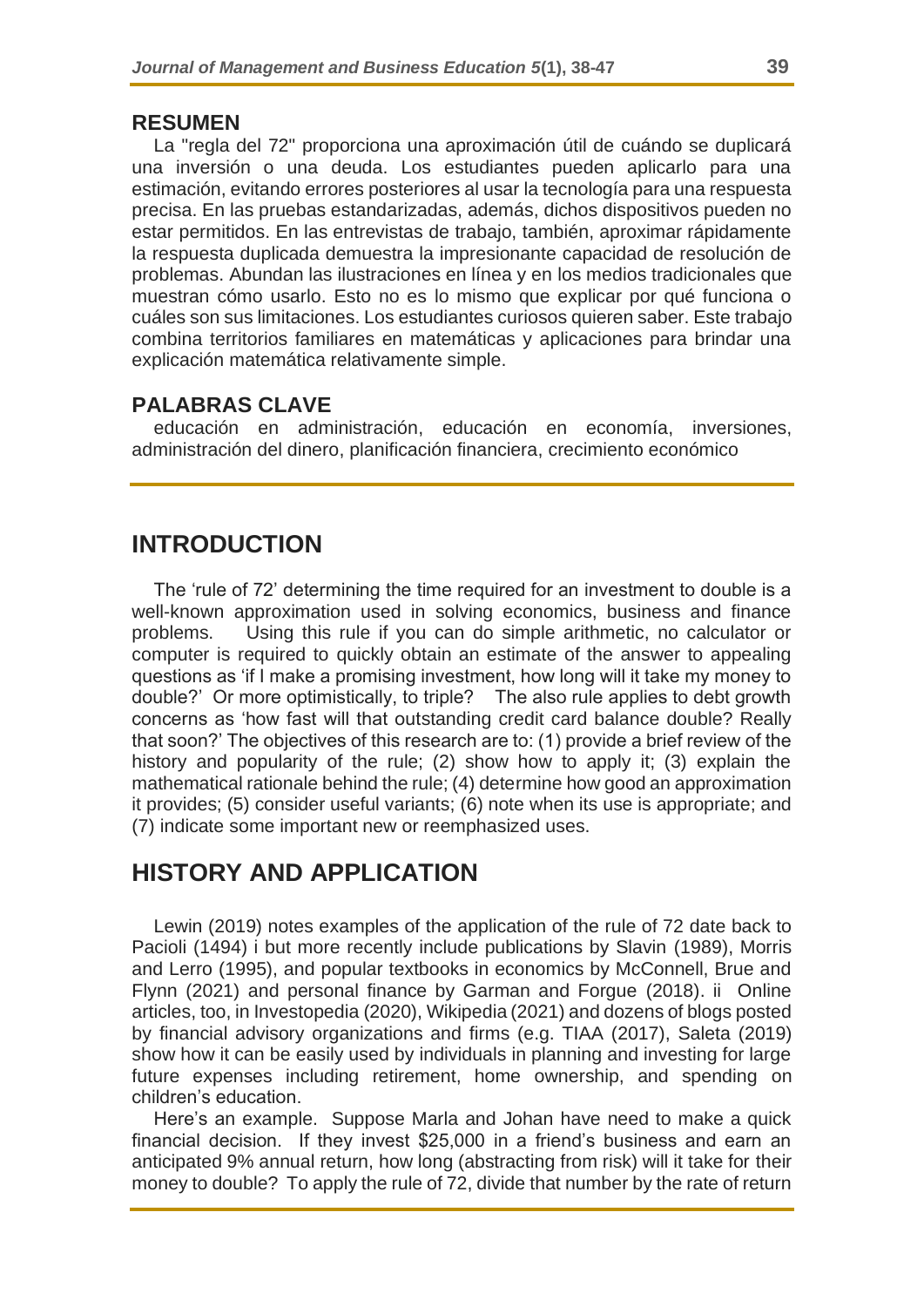expressed as a digit, i.e. the percentage return on investment multiplied by 100. The answer is approximately  $72/9 = 8$  years. Close to the exact answer. Another example uses the same formula but refers to the relationship between rate of inflation and the future price level. If that rate is nine percent, the price level can be expected to double in eight years.

'Explanations' of the rule like the last illustration are available online or in printed media. These show how to apply it (as above), not so much in answering 'where does it come from?' A reason for the omission, as Morris and Lerro (ibid.) note, is that the mathematics are challenging. But while the mathematics behind the rule can indeed become very complicated if a more accurate answer is sought (Majahan (2021), many university students have seen the basic math necessary before. iii My experience in business, finance, and economics classes is that several students ask me to explain the logic (mathematics) of the rule (or its origin). They emphasize they are more likely to remember and use it if they are comfortable with the arithmetic derivation. To this end, I simply adapt and attempt to clarify the explanation of simplifying without oversimplifying the math behind the rule.

# **DERIVING THE RULE**

The amount of time it takes an investment to double depends upon the interest rate (known in this context as the 'rate of return (r)') using the 'future value formula.' In the version below, future value (FV) is equal to twice (doubling) the amount invested ('principal' of P):

 $[1]$  FV = P(1+r)n formula for future value So  $2P = P(1+r)n$ Now dividing by P, we have  $2 = (1+r)n$ 

This can be solved for n using natural logarithmsiv as  $ln(2) = n^*[ln(1+r)]$ , giving us

 $[2]$  n =  $\ln(2)/\ln(1+r)$ 

To simplify the math, the natural logarithm of 2 can be expressed to three decimal places as .693, a constant, so only the denominator needs to be determined for a given rate of return. That can be a challenge for those unfamiliar with natural logs. While a calculator or table of values of ln(1+r) can be used, that defeats the purpose of a quick answer without such tools. This is where a wellknown approximation comes in, that the value of ln(1+r) is approximately equal to the rate of return if that rate is not too high,v or

[3]  $ln(1+r) \approx r$ 

and the rule of 72 becomes

 $[4]$  n =  $ln(2) / r$ 

As show later, this approximation is almost exact at just under eight percent, but seems reasonable for rates between five percentage points lower or higher than that, beyond which the error magnifies. vi

Simplifying further, the natural of 2 to three decimal places is .693, so we can express the doubling time of an investment or debt as:

 $[5]$  n = .693/r or more popularly as

n - 69.3/r\*100.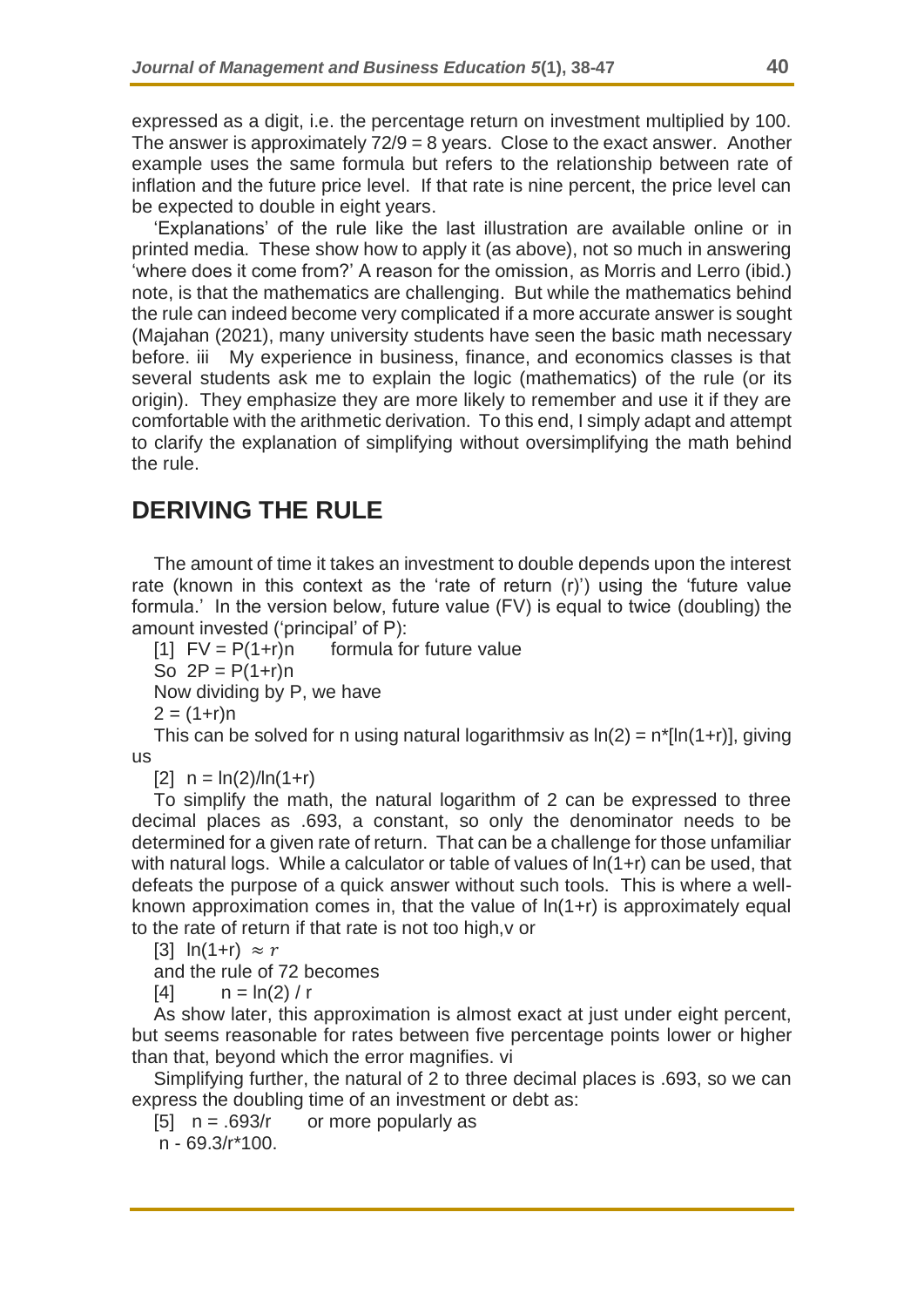When applied in this manner, the name 'rule of 69.3' has been used. vii Since the numerator is almost exact, it is the approximation in the denominator that is responsible for the rule of 72 or the rule of 69.3 to be considered an approximation. Of course, doing the arithmetic quickly for either rule without a computational device is not easy because of the value in the numerator. To expedite, that value can be simplified further, as .7. Multiplying the numerator and denominator by 100, we have the doubling time as 70 divided by r expressed as a digit. This is called the 'rule of 70.' viii The time required for an amount to triple in value can also be obtained by replacing the numerator of ln(2) with the numerator of ln(3). That value to three decimal places is 1.099, which when multiplied by 100 is very close to 110. The approximate time for tripling is 110/(r x 100). Trouble with doing arithmetic in your head? Simplify by first dividing 100 by r and then divide 10 by r and add the two quotients. So for an r of 5%, for example, 100/(5% x 100) equals 20 while ten divided by 5% times 100 equals 2. So the time required for tripling is approximately twenty-two years.

The more popular version, however, is the 'rule of 114', which is 114/(r x 100). For the problem just discussed, the approximate time for tripling is 22.8 years. The more precise answer using the original formula with ln(3) is 22.52 years, so the rule of 114 provides a little closer solution than using 110 in this example. Despite the imprecision in the numerator, the rule of 114 provides greater overall accuracy when used with the approximation of r rather than ln(1+r), similar to the rule of 72. The relative accuracy of all rules for doubling is discussed in the next section.

Rules can be easily derived for the time required for quadrupling, quintupling, and so on by simply replacing the ln(2) in the above by the ln of 4, 5, or higher values. in the equations above.

## **DETERMINING THE ACCURACY OF THE RULE OF 72**

One way to show the accuracy of the Rule of 72 for different annual interest rates is to focus on the approximation error. That is defined here as the difference between the exact answer using equation (1) and the answer provided by the Rule of 72. The chart below then expresses the approximation error as a percentage of the exact answer. Thus, the percentage error due to approximation equals (exact answer – approximation) divided by the exact answer and appears on the vertical axis. The horizontal axis indicates the annual interest rate paid (the rate of return) or charged.

**Chart 1.** Percentage Approximation Error Using the Rule of 72 for Annual Interest Rates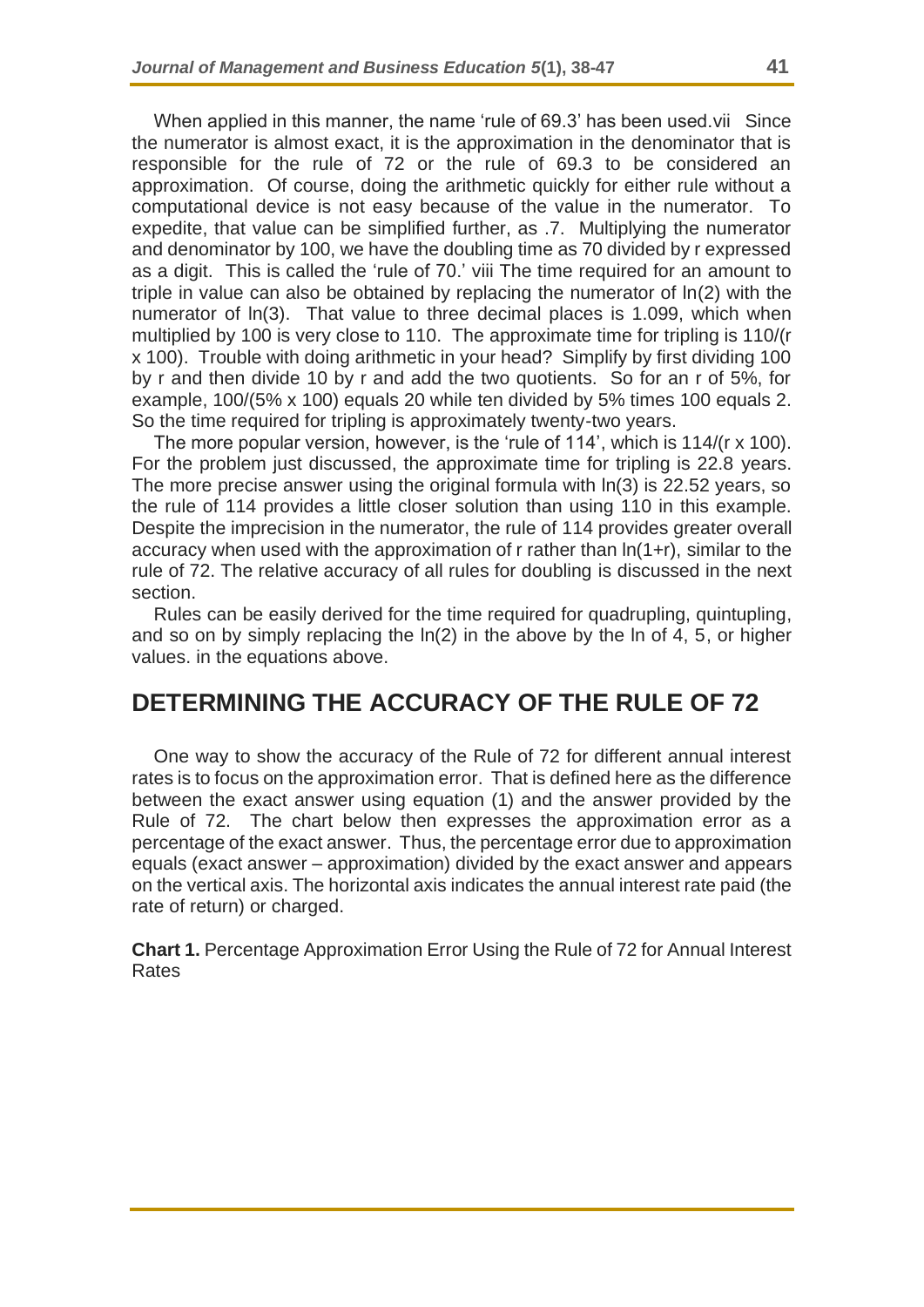

As evident in the chart, beginning with an interest rate of 1% there is an overestimate using the rule of 72 which declines initially as the interest rate increases. A near-zero error is reached at an interest rate of eight percent. Beyond that interest rate, the approximation error is negative because the exact value is less than the estimated value. In terms of absolute value (ignoring the negative sign), the percentage error increases as the interest rate increases.

Depending upon how accurate an approximation is needed, you may decide to use the rule for interest rates over the range discussed above. If your error tolerance is high, you need not follow a customary guideline (up to twelve percent interest ix). For it might be in a demanding job interview in which the interviewer is more interested in your ability to quickly arrive at a reasonable answer, rather than expect either precision or vagueness. The forecast error rate is less than eight percent even at the top of the annual interest rate shown below (25%).

## **VARIANTS OF THE RULE OF 72 – THE RULE OF 70 AND THE RULE OF 69.3**

Two variants of the rule of 72, the rules of 70 and 69.3, were noted earlier. How accurate are these variants, and which rule is most appropriate for use in particular circumstances? To investigate the relative accuracy of the three doubling rules, Table 1 shows a comparison of the exact value (equation [1] to two decimal places) and approximations using each rule for annual interest rates of 1% to 13%. The best estimate for each interest rate is shown in bold. For a rate of 1%, the rule of 69.3 is the most accurate. For rates in the 2-4% range, the Rule of 70 is most accurate. But for the remaining nine interest rates, the Rule of 72 is most accurate. Indeed, the relative inaccuracy (exact doubling value minus estimate) of the other two rules compared to the Rule of 72 grows as the interest rate further rises.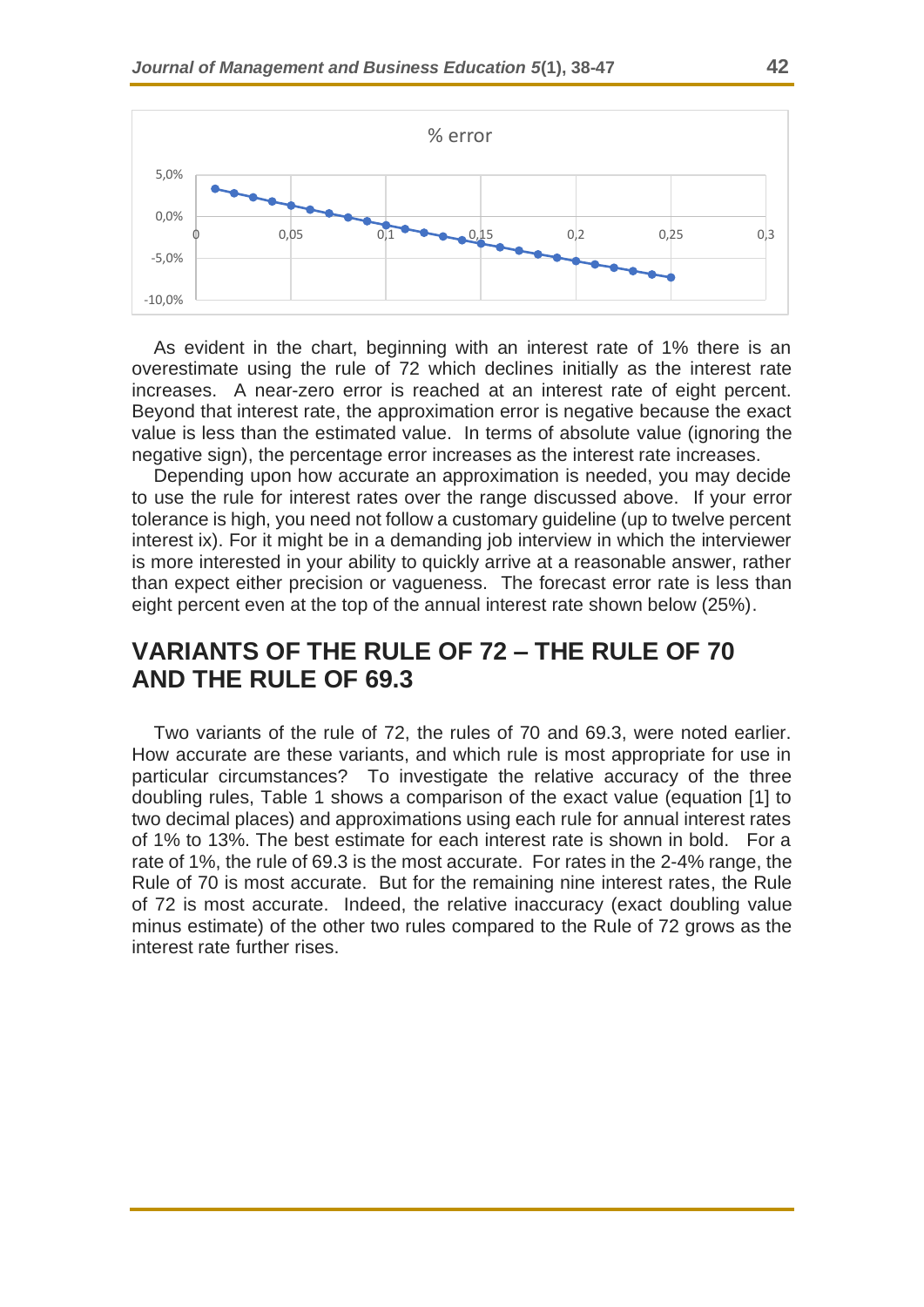|             | Rule  |       |       |
|-------------|-------|-------|-------|
| Exact value | 72    | 70    | 69.3  |
| 69.66       | 72.00 | 70.00 | 69.30 |
| 35.00       | 36.00 | 35.00 | 34.65 |
| 23.45       | 24.00 | 23.33 | 23.10 |
| 17.67       | 18.00 | 17.50 | 17.33 |
| 14.21       | 14.40 | 14.00 | 13.86 |
| 11.90       | 12.00 | 11.67 | 11.55 |
| 10.24       | 10.29 | 10.00 | 9.90  |
| 9.01        | 9.00  | 8.75  | 8.66  |
| 8.04        | 8.00  | 7.78  | 7.70  |
| 7.27        | 7.20  | 7.00  | 6.93  |
| 6.64        | 6.55  | 6.36  | 6.30  |
| 6.12        | 6.00  | 5.83  | 5.78  |
| 5.67        | 5.54  | 5.38  | 5.33  |
|             |       |       |       |

**Table 1.** Determining Which Rule Works Best for Different Annual Interest Rates

# **ACCURACY OF DIFFERENT RULES WHEN FREQUENCY OF COMPOUNDING IS INTRODUCED**

When interest is compounded more frequently than once a year, as is often the case with credit cards, personal loans, corporate and government bonds and certificates of deposit the annual interest rate is not an appropriate measure of the effective interest rate. Notably, interest is often charged with different frequencies among several forms of debt, such as semiannually, quarterly, monthly, daily, and even continuously. This can also apply to investments. x Depending on the frequency of compounding, the time it takes for and investment outstanding balance to double can be determined using a modification of the exposition of the rules for doubling, as discussed above.

For greater accuracy, the annual equivalent interest rate that is paid is usually called in finance and economic texts the 'effective interest rate.' The formula defining that rate (ieff) is

 $[6]$  ieff =  $(1 + i/f)f - 1$ 

where f is the frequency of compounding during the year, and i is the nominal (annual) interest rate charged.

As either the nominal rate rises or the frequency of compounding occurs more often, the difference between the effective rate and the nominal rate grows. For a nominal rate of 14% compounded daily, for example, the effective rate you are paying on your outstanding debt is 15.02%. For a higher nominal rate of 18%, charged on outstanding balances for some credit cards, the effective rate is 19.72%. These differences between nominal and effective interest rates indicate a substantial underestimation of interest if the nominal annual rate is used. But does this imply that the effective rate must be calculated, ditching the quick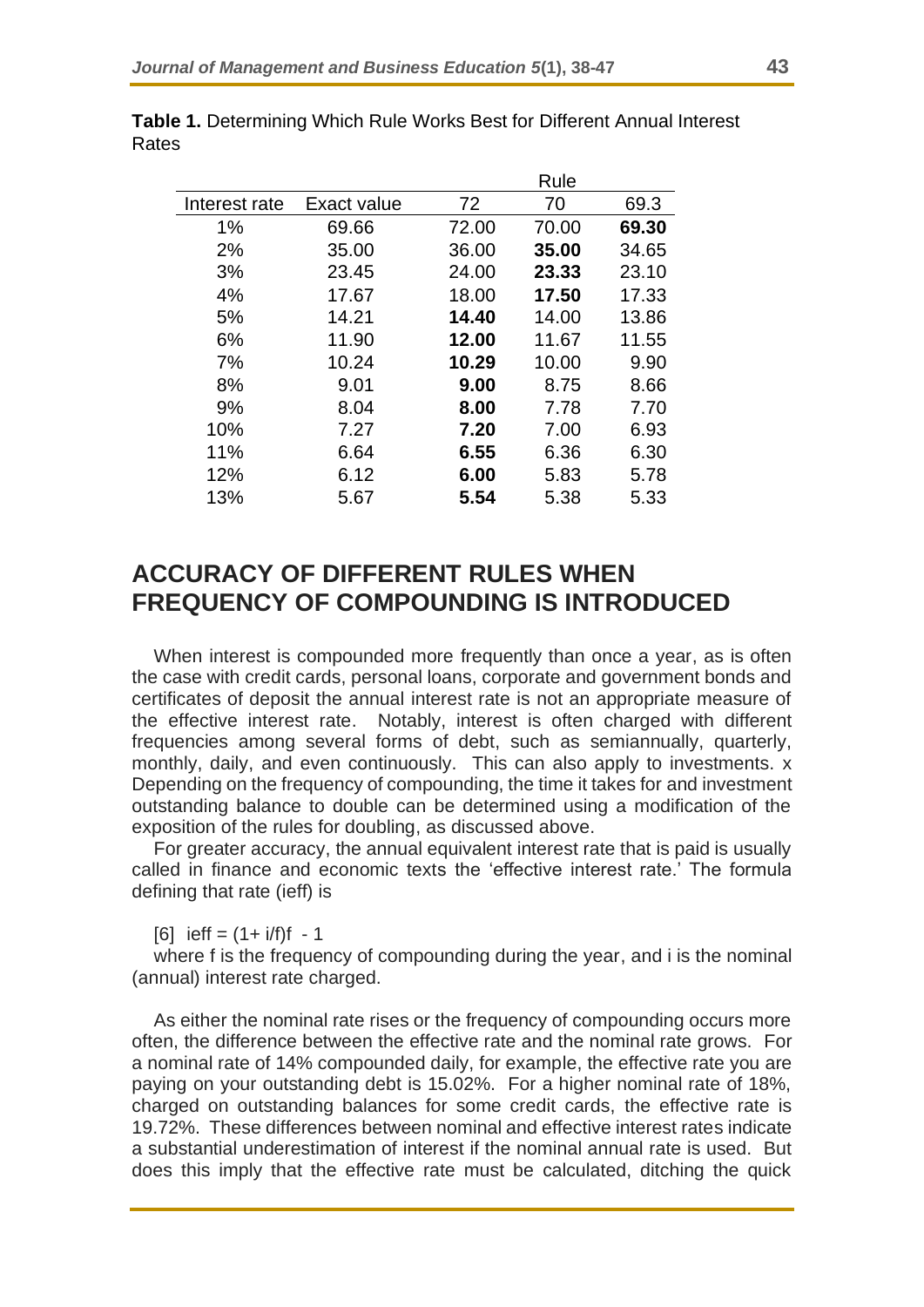response to the doubling question, or is an approximation using the rule of 72 or another rule using the nominal rate sometimes acceptable?

To this end, Table 2 below compares the accuracy of predicted doubling time using the three different rules applied to daily interest rates. The exact value is the benchmark and is calculated by substituting the effective interest rate (far right column) for r in equation (2) above. The other three columns apply to doubling estimates derived from rules of 72, 70, and 69.3, in which the interest rate used is the nominal rate. Results shown apply to daily compounding, but very similar results (not shown) arise for quarterly compounding.

The main finding is that the rule of 69.3 approximates the exact value very well for the interest rates shown. In contrast to the earlier results using annual interest rates, the least accurate approximations follow from using the rule of 72. The accuracy of the rule of 70 falls in between, but some may prefer to use it because it is easy to calculate without tools and provides results not far off the rule of 69.3 mark.

|              | Rule        |       |       |       |                       |  |
|--------------|-------------|-------|-------|-------|-----------------------|--|
| Nominal rate | Exact value | 72    | 70    | 69.3  | <b>Effective rate</b> |  |
| 2%           | 34.66       | 36.00 | 35.00 | 34.65 | 2.02%                 |  |
| 4%           | 17.33       | 18.00 | 17.50 | 17.33 | 4.08%                 |  |
| 6%           | 11.55       | 12.00 | 11.67 | 11.55 | 6.18%                 |  |
| 8%           | 8.67        | 9.00  | 8.75  | 8.66  | 8.33%                 |  |
| 10%          | 6.93        | 7.20  | 7.00  | 6.93  | 10.52%                |  |
| 12%          | 5.78        | 6.00  | 5.83  | 5.78  | 12.75%                |  |
| 14%          | 4.95        | 5.14  | 5.00  | 4.95  | 15.02%                |  |
| 18%          | 3.85        | 4.00  | 3.89  | 3.85  | 19.72%                |  |

#### **Table 2.** Accuracy of rules for daily interest compounding

## **CONCLUDING REMARKS – WHEN IS THE RULE MOST HELPFUL?**

The analysis has considered the accuracy of the rule of 72 over an interest rate range (<14%) used in many economics and finance analyses. The rule has many applications in educational and practical finance applications. In problemsolving exercises students can apply it for an estimate, avoiding mistakes later from misusing technology. On standardized tests involving multiple choice or true-false questions, technology devices may be disallowed and the rule provides an efficient way of selecting the appropriate answer. In job interviews, too, quickly approximating the doubling answer demonstrates the impressive problem-solving ability many interviewers are looking for.

These skills can be quite important beyond formal education. This includes participating in business or government meetings involving investment decisions, advising clients with limited financial backgrounds or interesting others on planning for life cycle events of school expense, buying a home, retirement saving, and quantifying the burden of future outstanding debt. This is evident in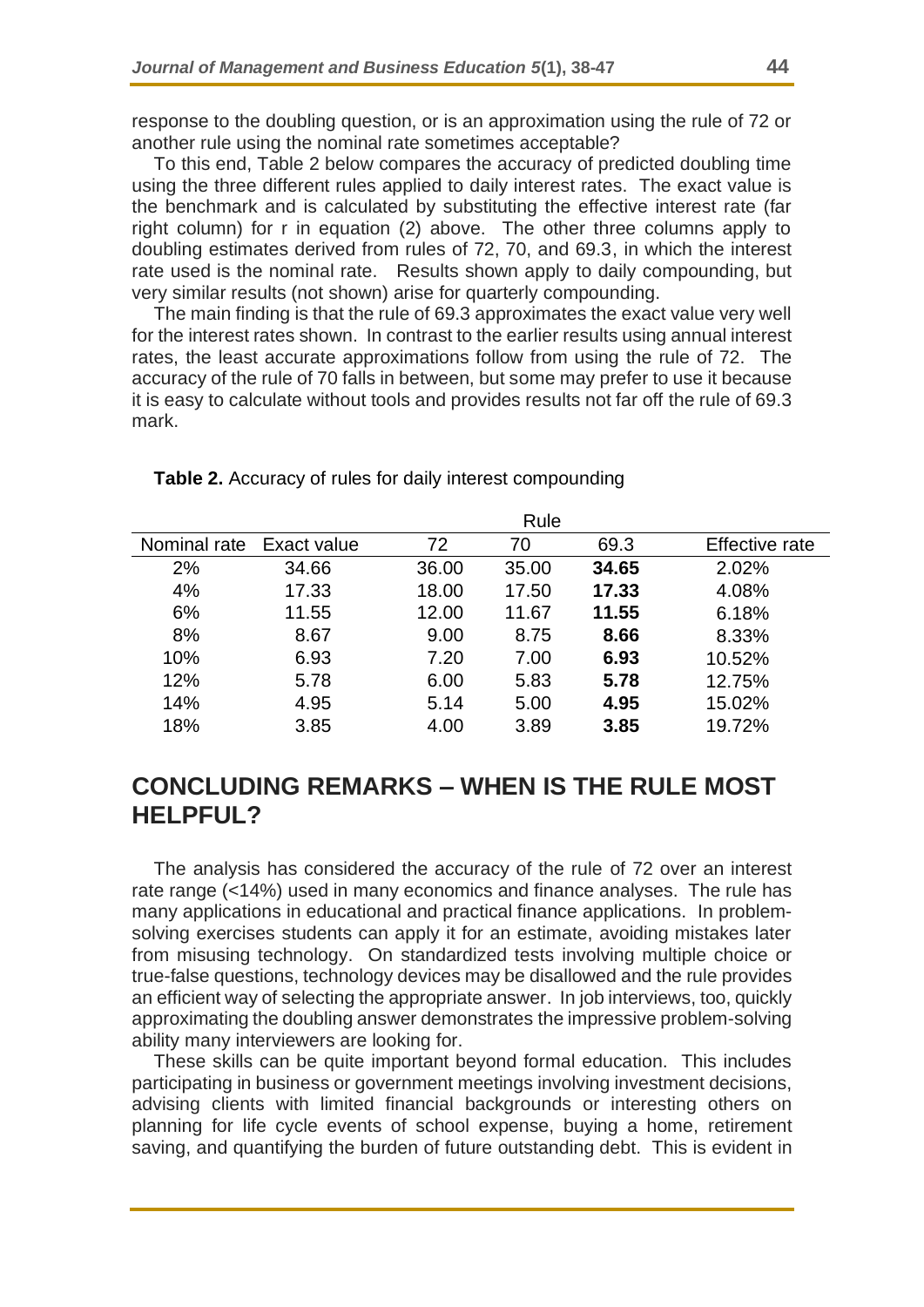the large number of informational blogs and videos available online and in printed media.

Following one of the many illustrations available for applying these rules, however, is not the same as promoting and retaining an understanding of where they come from, why they work, or their limitations. This knowledge can elevate those who can explain or show why the rule works and may be more apt to apply them in appropriate situations when it matters most in their careers.

It is important to recognize that the rule is not a substitute for exact determination when accuracy is of paramount concern, as would be the case for example in a legal (contractual) proceeding in which exact amounts of funds change hands. Students in advanced classes in finance or the sciences (the rule has been used in physics, biology) should be especially aware the rule has accuracy and applicability limitations. In finance, the rule is not appropriate for situations more complicated than a lump sum payment at the end, such as payments over multiple periods over time, as would be the case, say, for an annuity. The rule can be modified to deal with frequency of interest compounding during a year by using the effective interest rate (formula shown above), but that involves some complication. Interest rates outside that range have not been specifically considered, but it was noted that the accuracy of the rule diminishes as the interest rate rises.

Comparing the basic rule to its variants, the rules are somewhat different in terms of ease of usage and accuracy in different contexts. To avoid confusion from conflicting claims about which rule is overall best, students could be well advised to learn when to apply each. The analysis presented above suggests that the original (500+ years old) rule of 72 is easy to use and works best for the range of annual interest rates commonly used in economics and finance classes. The rule of 69.3, though, shines when considering the daily frequency of compound interest, again over the range of interest rates considered herein. However, not much accuracy is lost by switching to the rule of 70, which is easy to calculate and almost rivals in accuracy the more demanding to use rule of 69.3 for compound interest.

While the focus of the paper is on explaining the time to doubling, it is useful to mention there is a related application of the rule of 72 that has not been considered. Historically (see Lewin, ibid) the rule was sometimes used to determine the rate of return on an investment that is promised to double in value as of a particular date. Algebraically rearranging the order of terms in the rule (from  $n = 72/r$ ) to  $r = 72/n$  we can approximate the rate of return on a promised lump sum amount from an initial investment. This enables a quick approximation of the effect of a later maturity date on the rate of return. It more generally provides a ready (approximate) comparison of alternate investments of different amounts and date of anticipated lump sum returns in terms of the rate of return. It does not apply, however, to streams of returns over time. Future research can focus on the accuracy of the rule and its variants in this regard.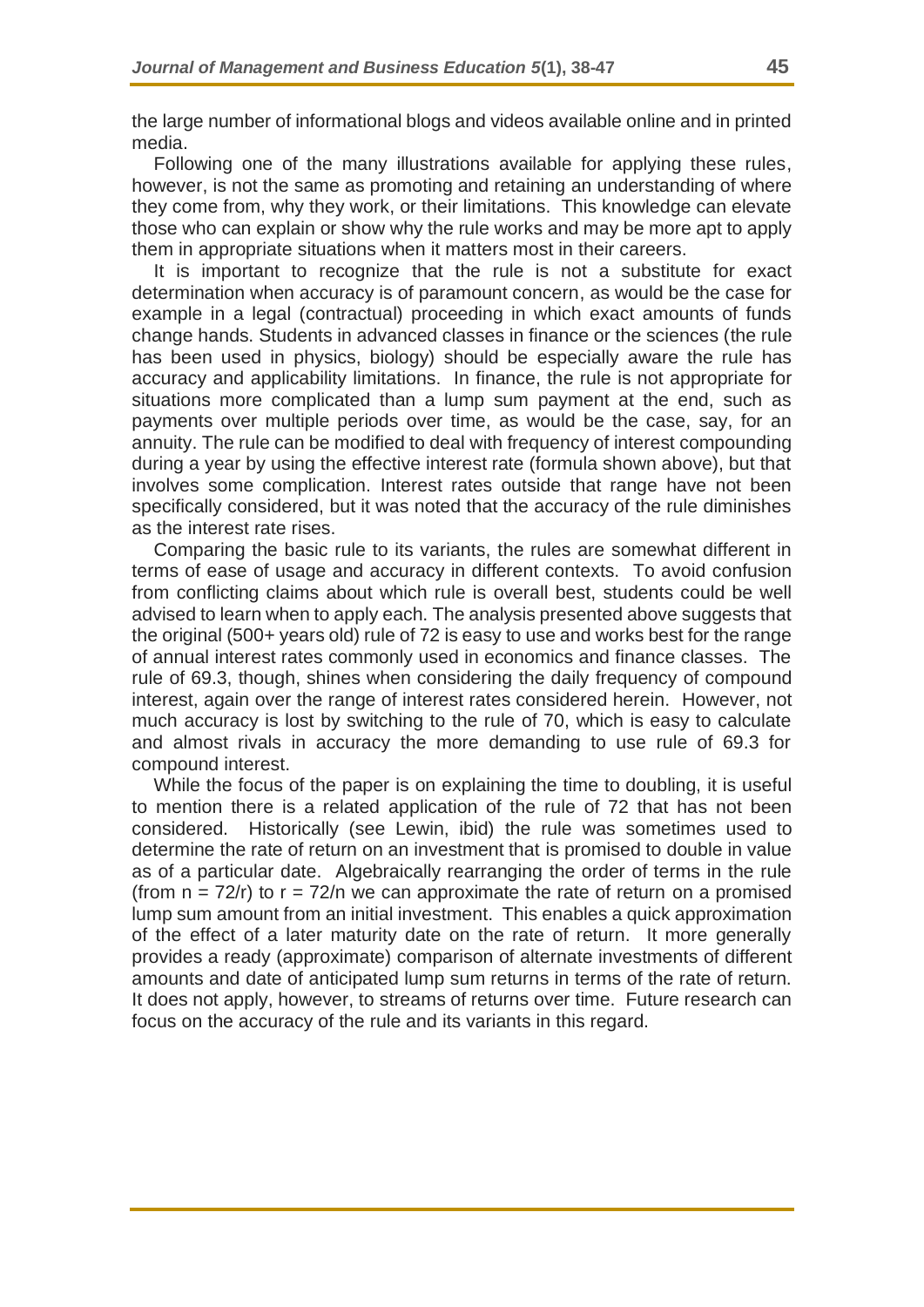## **REFERENCES**

- Garman, E.T. & Forgue, R.E. (2018). *Personal Finance*, 13th ed., Cengage Publisher. ISBN: 9781337099752.
- Investopedia (2020). Rule of 72 definition, formula, & calculation, [www.investopedia.com,](http://www.investopedia.com/) Mar 5.
- Lewin, C. G. "The emergence of compound interest," *British Actuarial Journal*, Cambridge University Press online, Dec. 24, 2019.
- Lusardi, A. & Tufano. P. (2015). Debt literacy, financial experiences, and overindebtedness. *Journal of Pension Economics and Finance*, 14(4): pp. 332- 358.
- McConnell, C.R., Brue, S.L. & Sean M. Flynn, S.M (2021). *Economics,* 22nd ed., McGraw Hill Education, ISBN 9781260226775.
- Majahan, S. (2021). When to postpone approximating: The Rule of 69.3ish. *American Journal of Physics*. 89, MIT Open Education 131. <https://doi.org/10.1119/10.0002886>
- Morris, R.L. & Lerro, A.J. (1995). The Rule of 72: why It works, *Journal of Financial Education*, Vol 21(Fall), pp. 44-57.
- Ovaska, T. & Summell, A. (2017), Increase interest in compound interest: Economic growth and personal finance. *Journal of Economics and Finance Education*, Vol 16(2) Spring, pp. 85-97.

Pacioli, L. (1494), *[Summa de arithmetica,](https://en.wikipedia.org/wiki/Summa_de_arithmetica)* Venice, Fol. 181, n. 44.

- Saleta, C. (2019), How the rule of 72 can help you get rich. The Motley Fool, internet blog, July 17.
- Slavin, S.L. (1989), *All the math you'll ever need*, Wiley publisher, pp.152-153.
- TIAA org, (2017), This rule of 72 may inspire you to save more, internet blog posted by C. Wilson, Mar 13.

Wikipedia, (2021), Rule of 72, en.wikipedia.org.

Younger, M.S. (1989). The Rule of 72, Southeast Decision Sciences Institute Proceedings, pp. 43-44.

#### **FUNDING**

The authors received no financial support for the research, authorship, and/or publication of this article.

#### **DECLARATION OF CONFLICTING INTERESTS**

The authors declared no potential conflicts of interest with respect to the research, authorship, and/or publication of this article.